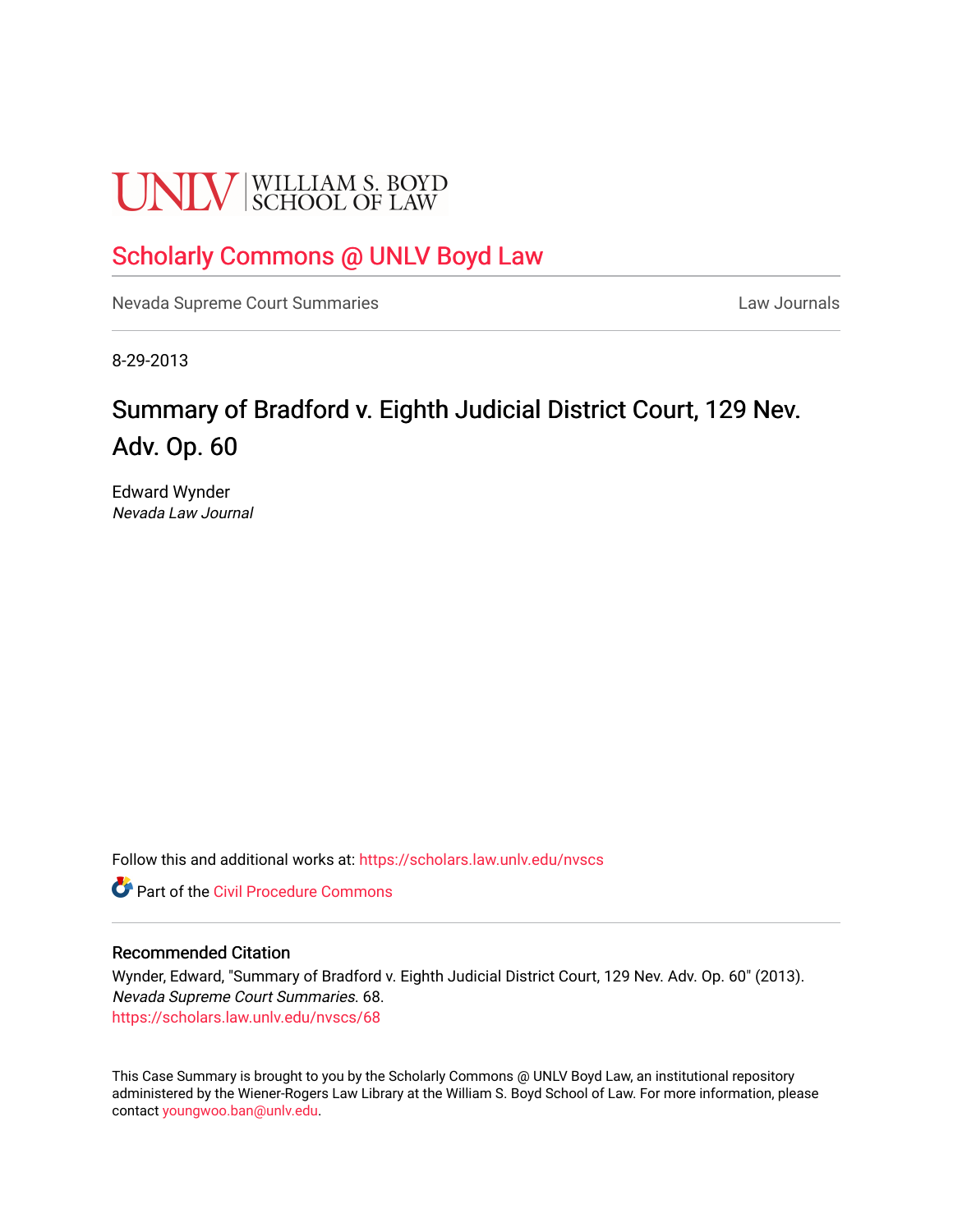*Bradford v. Eighth Jud. Dist. Ct.*, 129 Nev. Adv. Op. 60 (Aug. 29, 2013)<sup>1</sup>

#### APPELATE PROCEDURE: AVAILABILITY OF WRITS

#### **Summary**

The Court considered a petition for a writ of mandamus or prohibition from a Petitioner who failed to timely appeal an adverse judgment.

#### **Disposition**

The Court denied the writ petition. Where an adequate remedy was available, writ relief is generally improper.

#### **Factual and Procedural History**

In 2011, Geanie Bradford (here, Petitioner) filed for divorce from Kevin Bradford. She also sought custody of their minor child. However, the district court concluded that the Bradford marriage was invalid and dismissed Petitioner's divorce complaint as moot. Though it is unclear from the record when the custody claim was initiated, the district court treated it as a "companion case" separate from the divorce case. Petitioner did not appeal the dismissal and sought no other relief for nearly one year until filing the writ petition decided here. Petitioner asserted that writ relief was appropriate because the order dismissing her divorce complaint was not valid and not a final judgment and thus not appealable. First, she claimed the order was not valid because the district court based its sua sponte dismissal on an erroneous legal conclusion. Second, she claimed that the order was not a final judgment because the custody case included issues also addressed in the divorce case.

#### **Discussion**

The Court quickly disposed of both Petitioner's assertions. First. the Court noted that the validity of a court order is based on competent jurisdiction, not correct legal reasoning. Here, the court's jurisdiction was not in dispute and the order was valid. Second, the Court found the district court's order dismissing the divorce complaint was a final judgment observing the child custody suit was a separate action and did not preserve the divorce case as ongoing. Because the order was a valid, final judgment, Petitioner could have appealed the dismissal under NRAP  $3A(b)(1)$ .

Extraordinary writ relief is within the discretion of the Court.<sup>2</sup> However, when an "adequate and speedy legal remedy" for an adverse judgment is otherwise available Court policy precludes relief by writ.<sup>3</sup> The Court has repeatedly found filing an appeal to be an adequate and speedy legal remedy when the issues in dispute allow for meaningful review by the Court.<sup>4</sup>

<sup>&</sup>lt;sup>1</sup> By Edward Wynder.<br>
<sup>2</sup> *Int'l Game Tech., Inc. v. Second Jud. Dist. Ct.,* 124 Nev. 193, 198, 179 P.3d 556, 559 (2008).<br>
<sup>3</sup> *Id.* at 197 (citing *State ex rel. Dept. of Transp. v. Thompson,* 99 Nev. 358, 361–62, 662 P

*Eighth Jud. Dist. Ct.,* 123 Nev. 468, 474–75, 168 P.3d 731, 736 (2007).